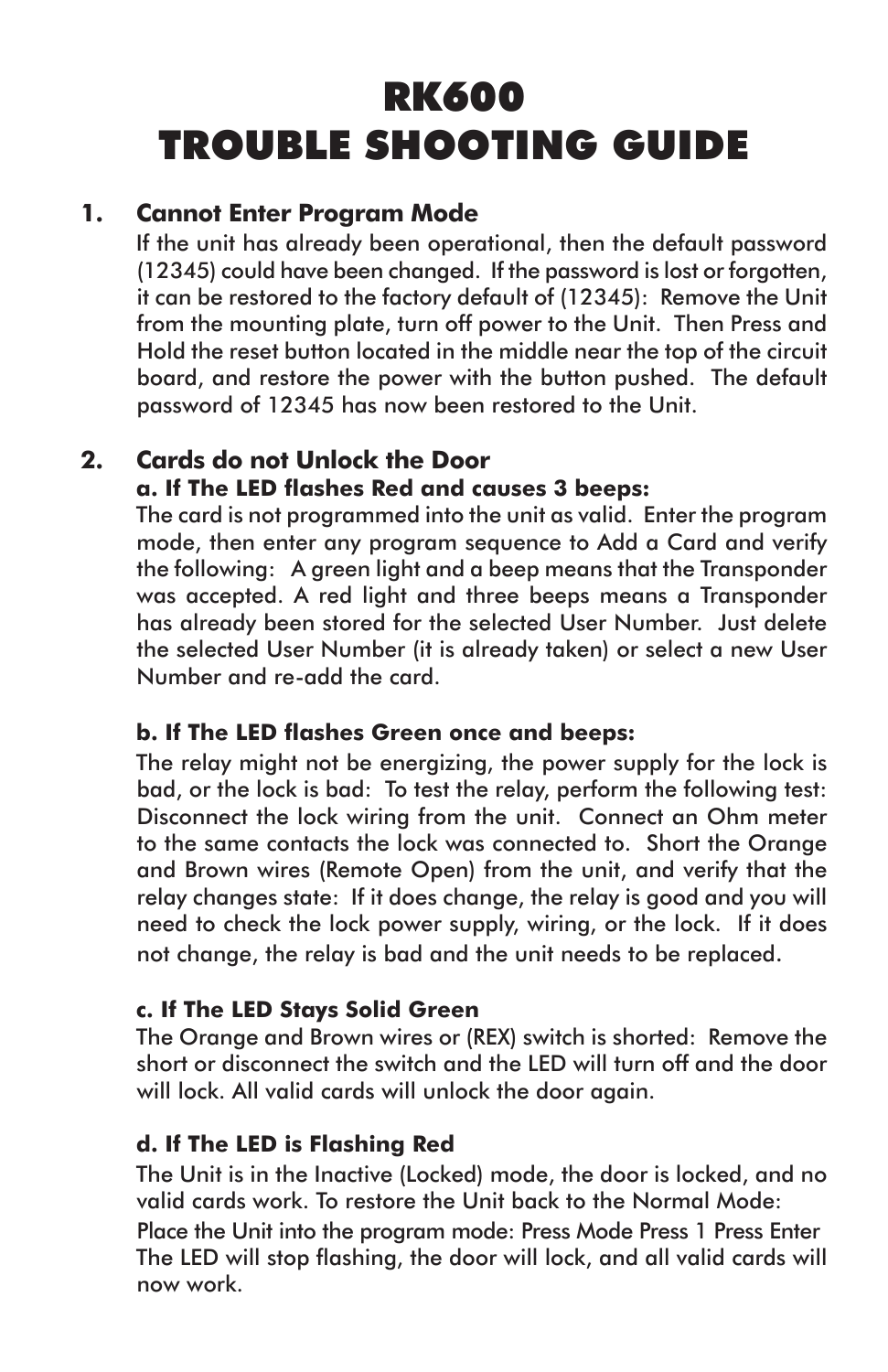## **e. If The LED Is Flashing Green:**

 The Unit is in the Door Unlocked Mode, the door is unlocked. To restore the Unit back into the Normal Mode: 

 Place the Unit into the program mode: Press Mode, Press 1, Press Enter.

 The LED will stop flashing, the door will lock, and all valid cards will now work.

# **3. Constant Beeping**

 If the Unit beeps and will not turn off (until repowering), check the following:

## **a. The power supply is noisy:**

 Try a new power supply, or connect a 12v battery, if the beeping stops, Replace the power supply.

**b. If a common power supply is being used for the Unit and Lock:** Add separate power supplies for the Unit and lock.

# **4. PIN Code does not Unlock the Door**

**a. If you enter the PIN and the LED does nothing, no response:**  The PIN Code was entered wrong. To use a PIN Code with the RK600: you must enter the User Number and then the four digit Pin Code, followed by the \* key: Example: (21) is the User Number, (4321) is the Pin Number.

## **b. If you enter the PIN and the LED flashes Red and causes 3 beeps:**

 The PIN Code is not programmed into the unit as valid. Place the Unit into the program mode: Press ADD, Enter the User Number (14), Press ADD, Enter the 4-digit PIN Code (3253), Press ENTER. A green light and a beep means that the PIN Code was accepted. A red light and three beeps means a Transponder or PIN Code has already been stored for the selected User Number. If so, just delete the selected User Number (it is already taken) or select a new User Number.

# **5. RK-AT No Communications**

# **a. The PC must have either COM Port's 1 or 2.**

 If the PC does not have a com port, you can use a USB to RS232 adaptor. During the installation of this adaptor it must be setup as COM Port 1 or 2.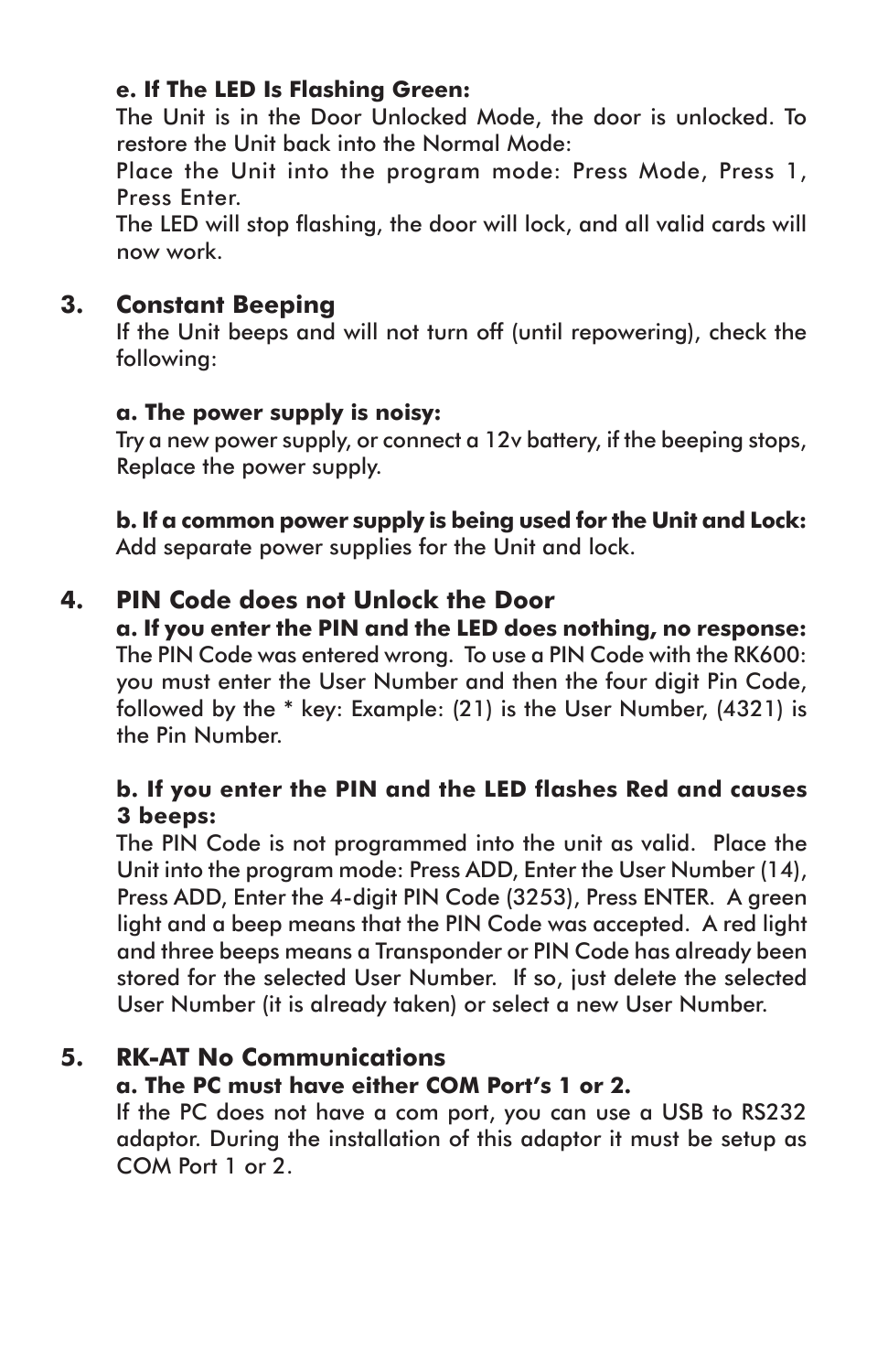| <b>RK-AT</b>      | <b>Function</b> | <b>DB9 Pins</b> | <b>Signal Source</b> |
|-------------------|-----------------|-----------------|----------------------|
| <b>Wire color</b> |                 |                 |                      |
| Red               | <b>RXD</b>      | -3              | From PC              |
| Orange            | <b>CTS</b>      |                 | From PC              |
| <b>Brown</b>      | TXD             | 2               | From AT module       |
| <b>Black</b>      | GND             | 5               |                      |

**Note:** The cable length for the RK-AT is approx 12 inches. If you need to extend the wire (up to 300 feet, 4 conductor shielded, 18 gauge) just cut the RK-AT cable in the middle and splice this cable in-between.

#### **c. Verify the password is correct**

 If the unit has already been operational, then the default password could have been changed. If the password is lost or forgotten, it can be restored to the factory default of (12345): Remove the Unit from the mounting plate. Turn off power to the Unit. Push the reset button located in the middle near the top of the circuit board, and restore the power with the button pushed. The default password of 12345 has now been restored to the Unit.

## **d. The com port on the PC or the RK-AT could be bad.**

 Try connecting a different PC with RK-Link installed to see if you can communicate.

## **Tech Support Options:**

Web Page: www.securakey.com E-Mail: techsupport@securakey.com TOLL-FREE (800) 891-0020 Tech Support Hours: 8:00 am to 4:30 pm P.S.T. Best Time to call: Afternoons P.S.T.



20301 Nordhoff Street, Chatsworth, CA 91311 PHONE (818) 882-0020 • FAX (818) 882-7052 TOLL-FREE (800) 891-0020 Website: www.securakey.com E-mail: mail@securakey.com